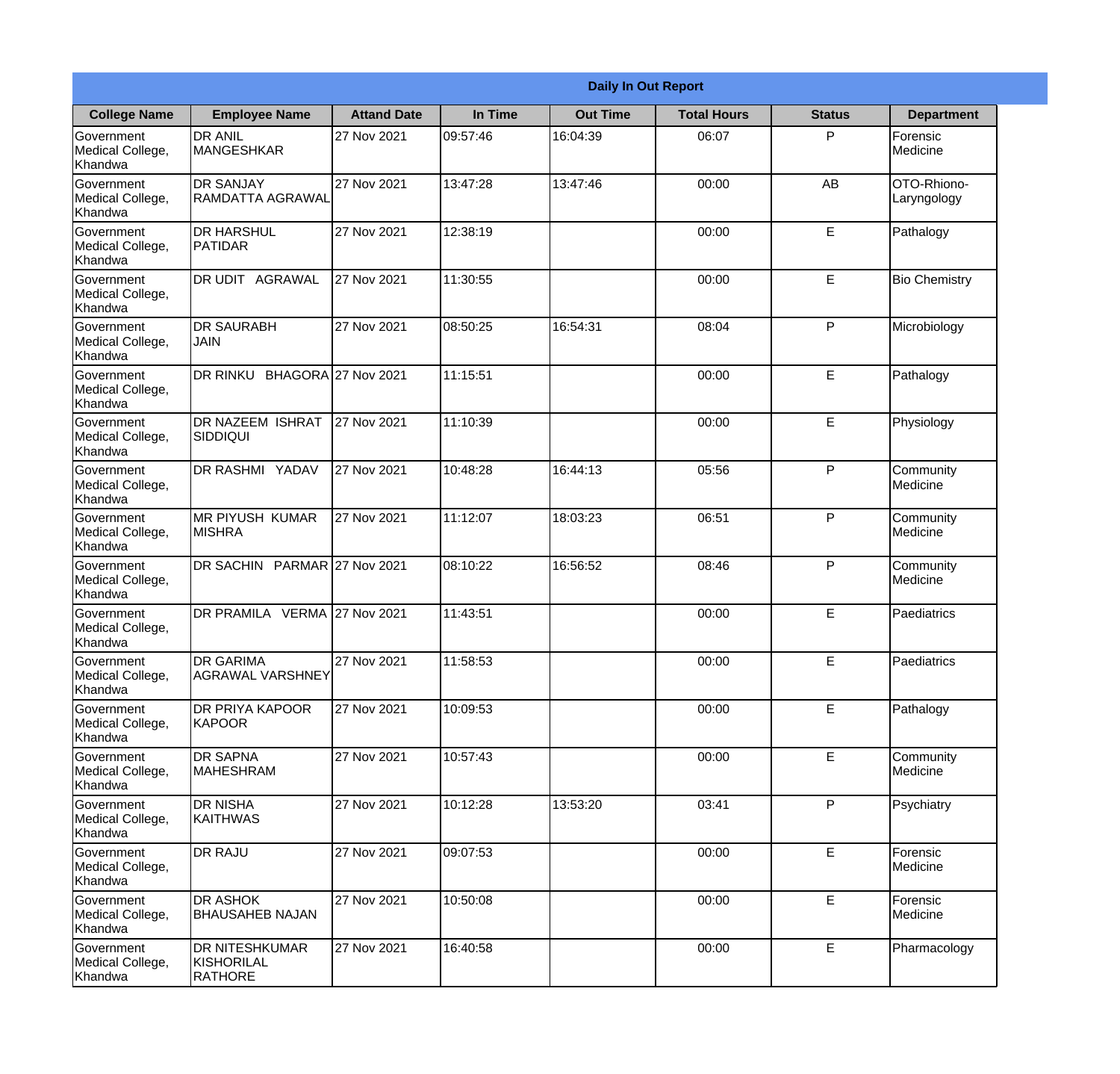| <b>Designation</b>                  | <b>Category</b> |
|-------------------------------------|-----------------|
| Assistant Professor   Para Clinical |                 |
| Professor                           | Clinical        |
| Assistant Professor Para Clinical   |                 |
| Associate Professor Non Clinical    |                 |
| Associate Professor   Para Clinical |                 |
| Assistant Professor   Para Clinical |                 |
| Professor                           | Non Clinical    |
| Assistant Professor   Para Clinical |                 |
| Statistician                        | Para Clinical   |
| <b>Assistant Professor</b>          | Para Clinical   |
| Professor                           | Clinical        |
| Associate Professor Clinical        |                 |
| Demonstrator/Tutor   Para Clinical  |                 |
| Associate Professor Para Clinical   |                 |
| Assistant Professor   Clinical      |                 |
| Demonstrator/Tutor   Para Clinical  |                 |
| Associate Professor   Para Clinical |                 |
| Demonstrator/Tutor   Para Clinical  |                 |

## **Daily In Out Report**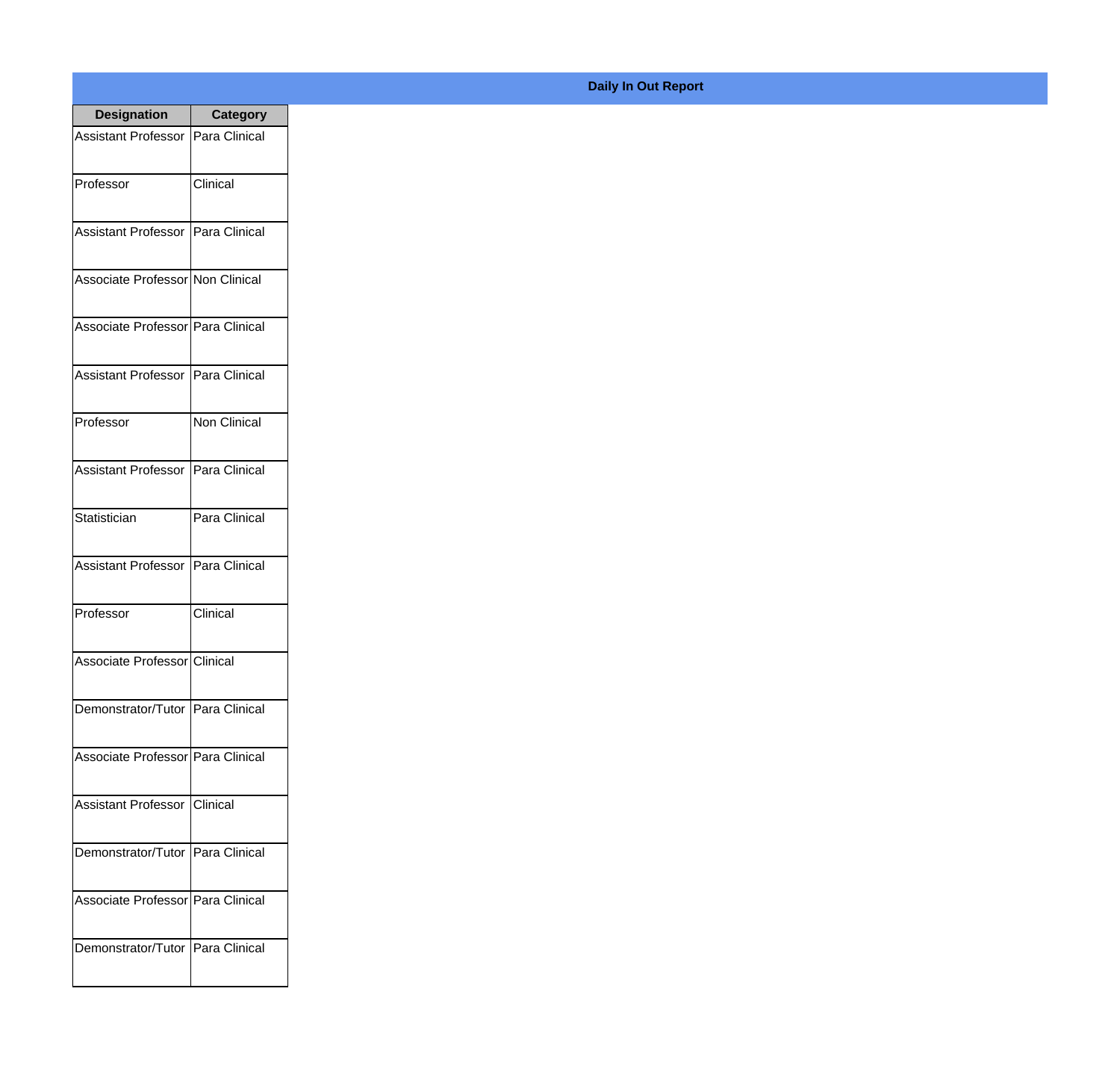| <b>Daily In Out Report</b>                 |                                        |                    |           |           |       |    |                             |
|--------------------------------------------|----------------------------------------|--------------------|-----------|-----------|-------|----|-----------------------------|
| Government<br>Medical College,<br>Khandwa  | <b>IDR PRIYESH</b><br><b>IMARSKOLE</b> | 27 Nov 2021        | 19:21:29  | 19:21:43  | 00:00 | AB | Community<br>Medicine       |
| Government<br>Medical College,<br>IKhandwa | DR NISHA MANDLOI<br>IPANWAR            | <b>27 Nov 2021</b> | 109:47:47 | 117:09:13 | 07:22 | P  | Obstetrics &<br>Gynaecology |
| Government<br>Medical College,<br>Khandwa  | DR YASHPAL RAY                         | <b>27 Nov 2021</b> | 111:21:06 |           | 00:00 |    | Anatomy                     |
| Government<br>Medical College,<br>Khandwa  | <b>WAGHMARE</b><br>IRENU               | <b>27 Nov 2021</b> | 10:22:09  |           | 00:00 | Е  | Community<br>Medicine       |